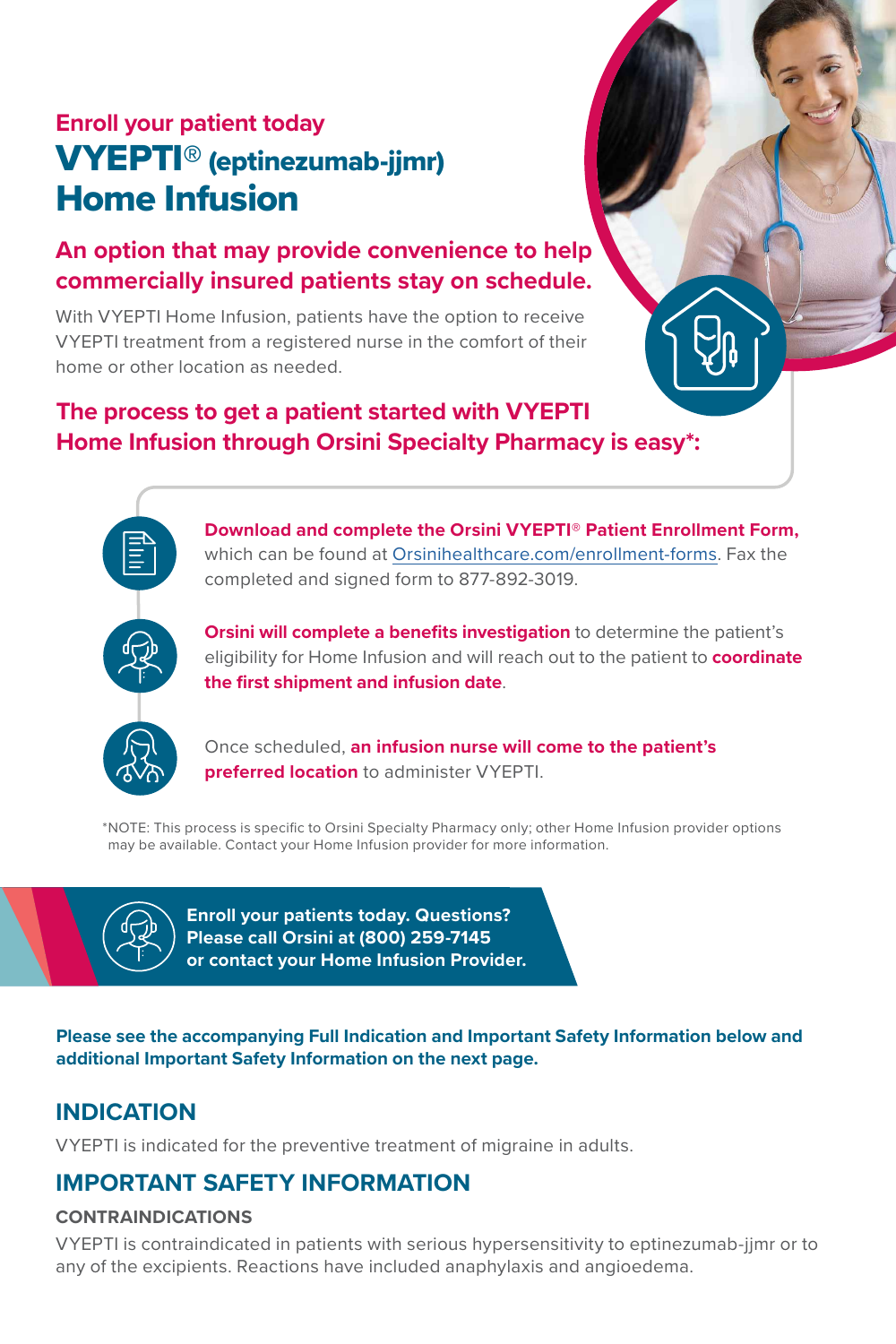## **IMPORTANT SAFETY INFORMATION** (continued)

### **WARNINGS AND PRECAUTIONS**

**Hypersensitivity reactions:** Hypersensitivity reactions, including angioedema, urticaria, facial flushing, and rash, have occurred with VYEPTI in clinical trials. Most hypersensitivity reactions occurred during infusion and were not serious, but often led to discontinuation or required treatment. Serious hypersensitivity reactions may occur. Cases of anaphylaxis have been reported in the postmarketing setting. If a hypersensitivity reaction occurs, consider discontinuing VYEPTI, and institute appropriate therapy.

### **ADVERSE REACTIONS**

The most common adverse reactions (≥2% and at least 2% or greater than placebo) in the clinical trials for the preventive treatment of migraine were nasopharyngitis and hypersensitivity.

**For more information, please see the accompanying Full [Prescribing Information](https://www.lundbeck.com/content/dam/lundbeck-com/americas/united-states/products/neurology/vyepti_pi_us_en.pdf), including [Patient Information](https://www.lundbeck.com/content/dam/lundbeck-com/americas/united-states/products/neurology/vyepti_ppi_us_en.pdf), or visit [vyeptihcp.com.](https://www.vyeptihcp.com/)**



©2021 Lundbeck. All rights reserved. VYEPTI is a registered trademark of Lundbeck Seattle BioPharmaceuticals, Inc. EPT-B-100748

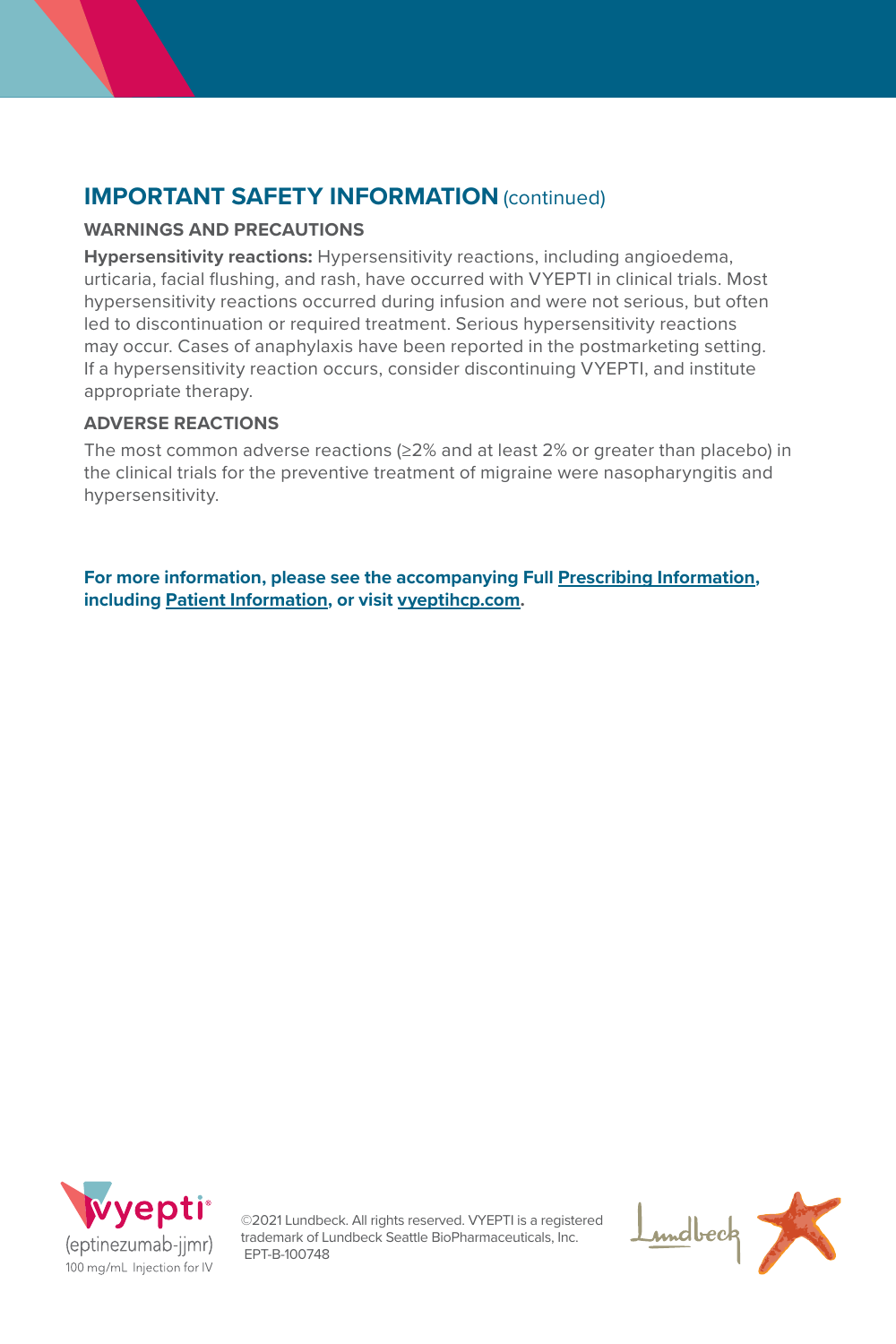#### **HIGHLIGHTS OF PRESCRIBING INFORMATION These highlights do not include all the information needed to use VYEPTI safely and effectively. See full prescribing information for VYEPTI.**

**VYEPTI® (eptinezumab-jjmr) injection, for intravenous use Initial U.S. Approval: 2020**

## **------------------RECENT MAJOR CHANGES-----------------**

- Contraindications (4) 9/2021
- Warnings and Precautions (5.1)

**------------------INDICATIONS AND USAGE-------------------** VYEPTI is a calcitonin gene-related peptide antagonist indicated for the preventive treatment of migraine in adults (1)

#### **--------------DOSAGE AND ADMINISTRATION--------------**

- Must dilute before use. For intravenous infusion only (2.1, 2.2)
- Recommended dosage is 100 mg as an intravenous infusion over approximately 30 minutes every 3 months. Some patients may benefit from a dosage of 300 mg (2.1, 2.3)
- Dilute only in 100 mL of 0.9% Sodium Chloride Injection, USP (2.2)

#### **FULL PRESCRIBING INFORMATION: CONTENTS\***

## **1 INDICATIONS AND USAGE**

- **2 DOSAGE AND ADMINISTRATION**
	- 2.1 Recommended Dosing
	- 2.2 Dilution Instructions
- 2.3 Infusion Administration Instructions
- **3 DOSAGE FORMS AND STRENGTHS**
- **4 CONTRAINDICATIONS**
- **5 WARNINGS AND PRECAUTIONS**
	- 5.1 Hypersensitivity Reactions
- **6 ADVERSE REACTIONS**
	- 6.1 Clinical Trials Experience
	- 6.2 Immunogenicity
	- 6.3 Postmarketing Experience
- **8 USE IN SPECIFIC POPULATIONS**
	- 8.1 Pregnancy
		- 8.2 Lactation
		- 8.4 Pediatric Use
		- 8.5 Geriatric Use

**------------DOSAGE FORMS AND STRENGTHS------------** Injection: 100 mg/mL solution in a single-dose vial (3)

#### -CONTRAINDICATIONS---

VYEPTI is contraindicated in patients with serious hypersensitivity to eptinezumab-jjmr or to any of the excipients (4)

### ---WARNINGS AND PRECAUTIONS---

Hypersensitivity Reactions: If a hypersensitivity reaction occurs, consider discontinuing VYEPTI and initiate appropriate therapy (5.1)

**----------------------ADVERSE REACTIONS--------------------** The most common adverse reactions (≥2% and 2% or greater than placebo) were nasopharyngitis and hypersensitivity (6.1)

**To report SUSPECTED ADVERSE REACTIONS, contact Lundbeck at 1-800-455-1141 or FDA at 1-800- FDA-1088 or www.fda.gov/medwatch.**

**See 17 for PATIENT COUNSELING INFORMATION and FDA-approved patient labeling.**

**Revised: 9/2021**

#### **11 DESCRIPTION**

- **12 CLINICAL PHARMACOLOGY**
	- 12.1 Mechanism of Action
	- 12.2 Pharmacodynamics
	- 12.3 Pharmacokinetics
- **13 NONCLINICAL TOXICOLOGY**
	- 13.1 Carcinogenesis, Mutagenesis, Impairment of Fertility
- **14 CLINICAL STUDIES**
- **16 HOW SUPPLIED/STORAGE AND HANDLING** 16.1 How Supplied
	- 16.2 Storage and Handling
- **17 PATIENT COUNSELING INFORMATION**

\*Sections or subsections omitted from the full prescribing information are not listed.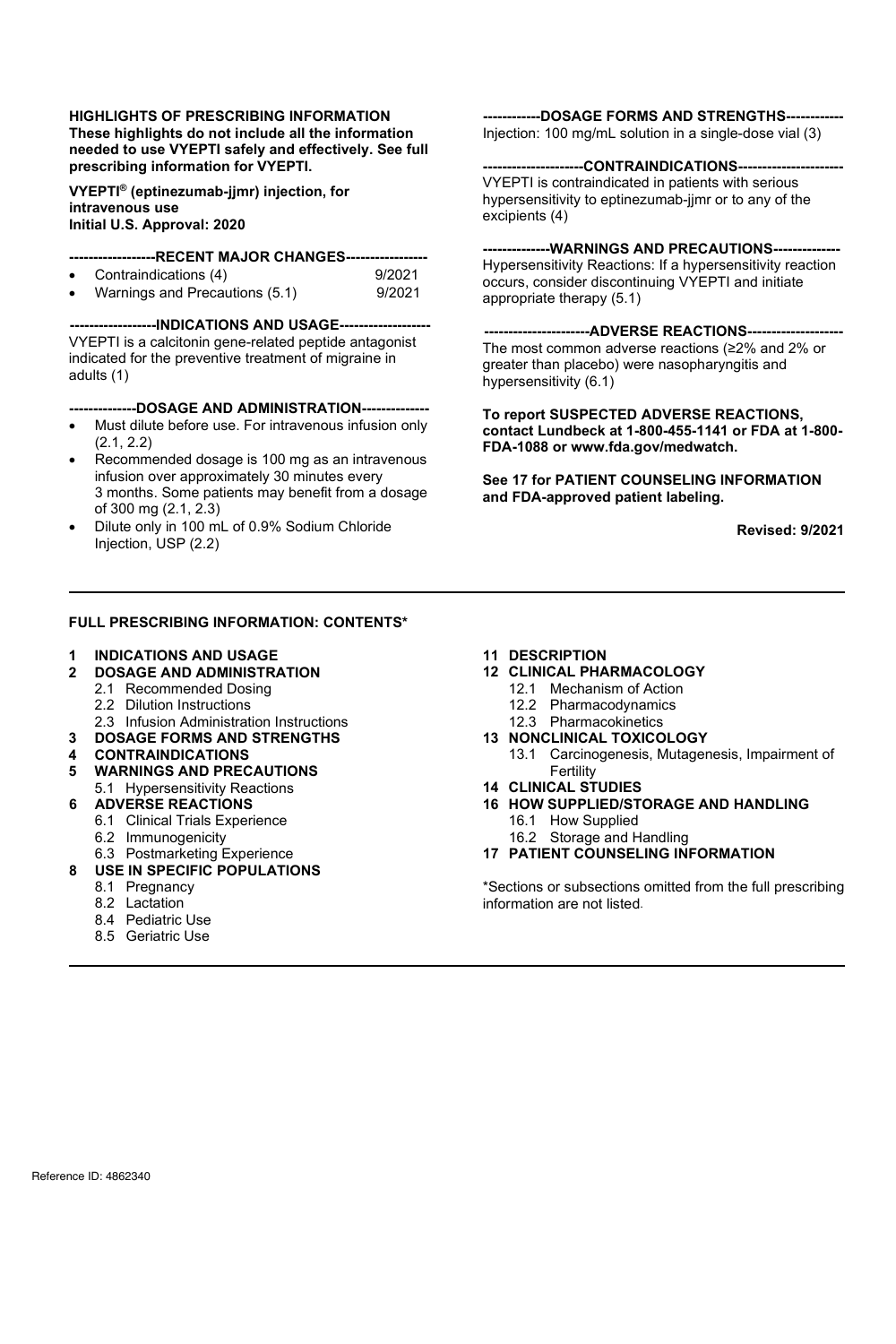#### **FULL PRESCRIBING INFORMATION**

#### **1 INDICATIONS AND USAGE**

VYEPTI is indicated for the preventive treatment of migraine in adults.

#### **2 DOSAGE AND ADMINISTRATION**

#### **2.1 Recommended Dosing**

The recommended dosage is 100 mg administered by intravenous infusion every 3 months. Some patients may benefit from a dosage of 300 mg administered by intravenous infusion every 3 months.

#### **2.2 Dilution Instructions**

VYEPTI requires dilution prior to administration. Dilute only in 100 mL 0.9% Sodium Chloride Injection, USP. The infusion bags must be made of polyvinyl chloride (PVC), polyethylene (PE), or polyolefin (PO). Use appropriate aseptic technique when preparing VYEPTI solution for intravenous infusion. VYEPTI single-dose vials contain no preservative; discard unused portion remaining in the vial.

#### Dilution

*100 mg dose:*

To prepare the solution, withdraw 1 mL of VYEPTI from a single-dose vial using a sterile needle and syringe. Inject the 1 mL content into a 100 mL bag of 0.9% Sodium Chloride Injection, USP.

#### *300 mg dose:*

To prepare the solution, withdraw 1 mL of VYEPTI from each of 3 single-dose vials using a sterile needle and syringe. Inject the resulting 3 mL content into a 100 mL bag of 0.9% Sodium Chloride Injection, USP.

#### Storage and Handling of Diluted Product

Gently invert the VYEPTI solution to mix completely. Do not shake. Following dilution, VYEPTI solution must be infused within 8 hours. During this time, VYEPTI solution should be stored at room temperature, 20°C to 25°C (68°F to 77°F). Do not freeze.

#### **2.3 Infusion Administration Instructions**

Parenteral drug products should be inspected visually for particulate matter and discoloration prior to administration, whenever solution and container permit. Do not use if the liquid contains visible particulate matter or is cloudy or discolored *[see Dosage Forms and Strengths (3)]*.

No other medications should be administered through the infusion set or mixed with VYEPTI. VYEPTI is for intravenous infusion only; infuse over approximately 30 minutes. Do not administer VYEPTI as an intravenous push or bolus injection. Use an intravenous infusion set with a 0.2 micron or 0.22 micron in-line or add-on sterile filter. After the infusion is complete, flush the line with 20 mL of 0.9% Sodium Chloride Injection, USP.

### **3 DOSAGE FORMS AND STRENGTHS**

VYEPTI is a clear to slightly opalescent, colorless to brownish-yellow solution available as follows:

• Injection: 100 mg/mL in a single-dose vial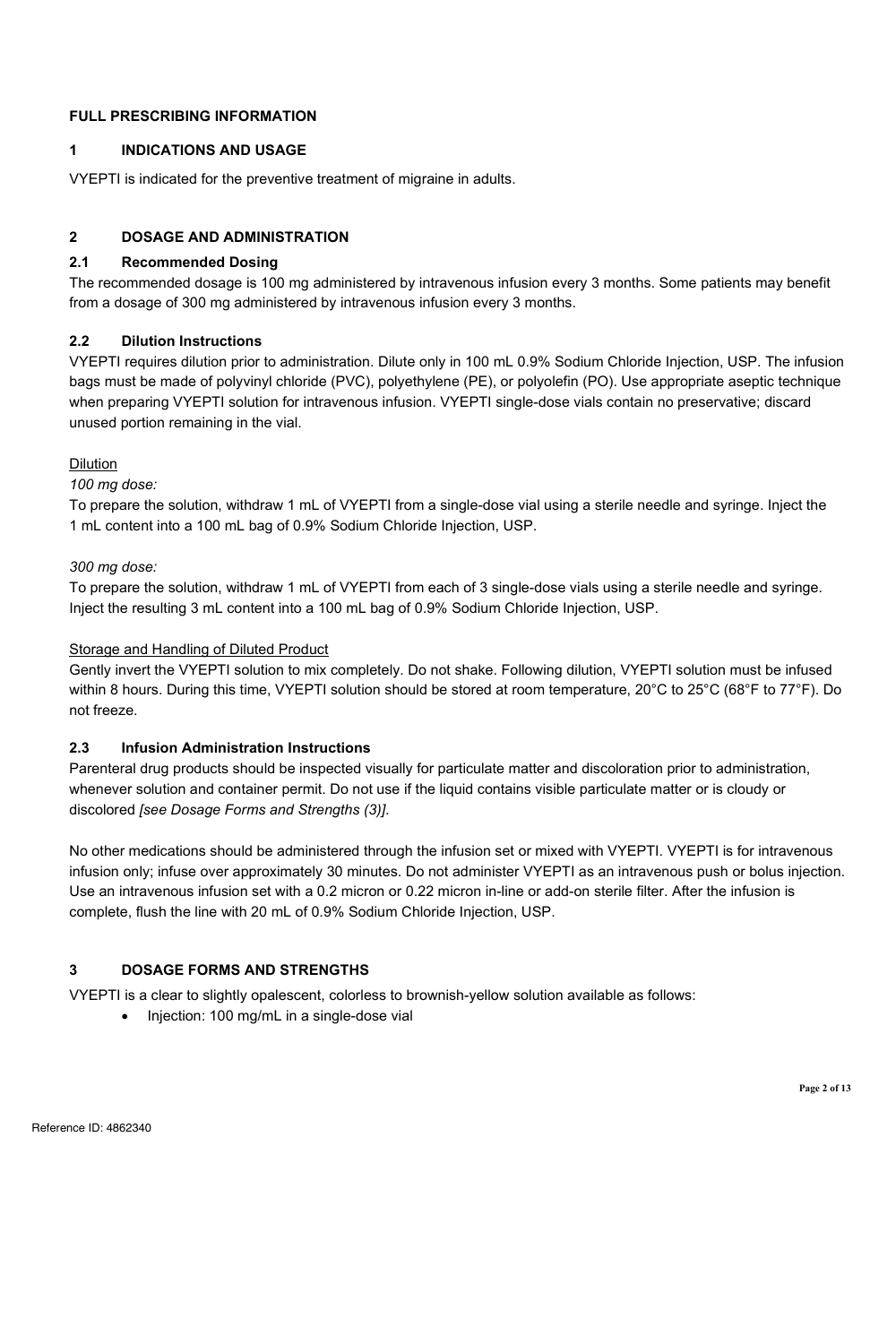#### **4 CONTRAINDICATIONS**

VYEPTI is contraindicated in patients with serious hypersensitivity to eptinezumab-jjmr or to any of the excipients in VYEPTI. Reactions have included anaphylaxis and angioedema *[see Warnings and Precautions (5.1)]*.

#### **5 WARNINGS AND PRECAUTIONS**

#### **5.1 Hypersensitivity Reactions**

Hypersensitivity reactions, including angioedema, urticaria, facial flushing, and rash, have occurred with VYEPTI in clinical trials. Most hypersensitivity reactions occurred during infusion and were not serious, but often led to discontinuation or required treatment. Serious hypersensitivity reactions may occur. Cases of anaphylaxis have been reported in the postmarketing setting*.* If a hypersensitivity reaction occurs, consider discontinuing VYEPTI and institute appropriate therapy *[see Contraindications (4) and Patient Counseling Information (17)]*.

#### **6 ADVERSE REACTIONS**

The following clinically significant adverse reactions are described elsewhere in the labeling:

• Hypersensitivity Reactions *[see Warnings and Precautions (5.1)]*.

#### **6.1 Clinical Trials Experience**

Because clinical trials are conducted under widely varying conditions, adverse reaction rates observed in the clinical trials of a drug cannot be directly compared to rates in the clinical trials of another drug and may not reflect the rates observed in clinical practice.

The safety of VYEPTI was evaluated in 2076 patients with migraine who received at least one dose of VYEPTI, representing 1615 patient-years of exposure; of these, 1524 patients were exposed to 100 mg or 300 mg. Across all doses, 1872 patients were exposed for at least 6 months and 991 patients were exposed for 12 months. In the placebocontrolled clinical studies (Study 1 and Study 2) of 1372 patients, 579 patients received at least one dose of VYEPTI 100 mg, 574 patients received at least one dose of VYEPTI 300 mg, and 588 patients received placebo *[see Clinical Studies (14)]*. Approximately 86% were female, 89% were white, and the mean age was 40.4 years at study entry.

The most common (incidence at least 2% and at least 2% greater than placebo) adverse reactions in the clinical trials for the preventive treatment of migraine were nasopharyngitis and hypersensitivity.

Table 1 summarizes the adverse reactions that occurred during Study 1 and Study 2.

| Table 1. | Adverse Reactions Occurring with an Incidence of at Least 2% for VYEPTI and at Least 2% Greater |
|----------|-------------------------------------------------------------------------------------------------|
|          | than Placebo in Studies 1 and 2                                                                 |

| <b>Adverse Reactions</b>    | <b>VYEPTI</b><br>$100 \text{ mg}$<br>$N = 579$ | <b>VYEPTI</b><br>300 mg<br>$N = 574$ | Placebo<br>$N = 588$ |
|-----------------------------|------------------------------------------------|--------------------------------------|----------------------|
|                             | %                                              | %                                    | ℅                    |
| Nasopharyngitis             |                                                |                                      |                      |
| Hypersensitivity reactions* |                                                |                                      |                      |

\* Hypersensitivity reactions includes multiple related adverse event terms, such as hypersensitivity, pruritus, and flushing/hot flush that occurred on the day of dosing.

In Study 1 and Study 2, 1.9% of patients treated with VYEPTI discontinued treatment because of adverse reactions *[see Warnings and Precautions (5.1)]*.

**Page 3 of 13**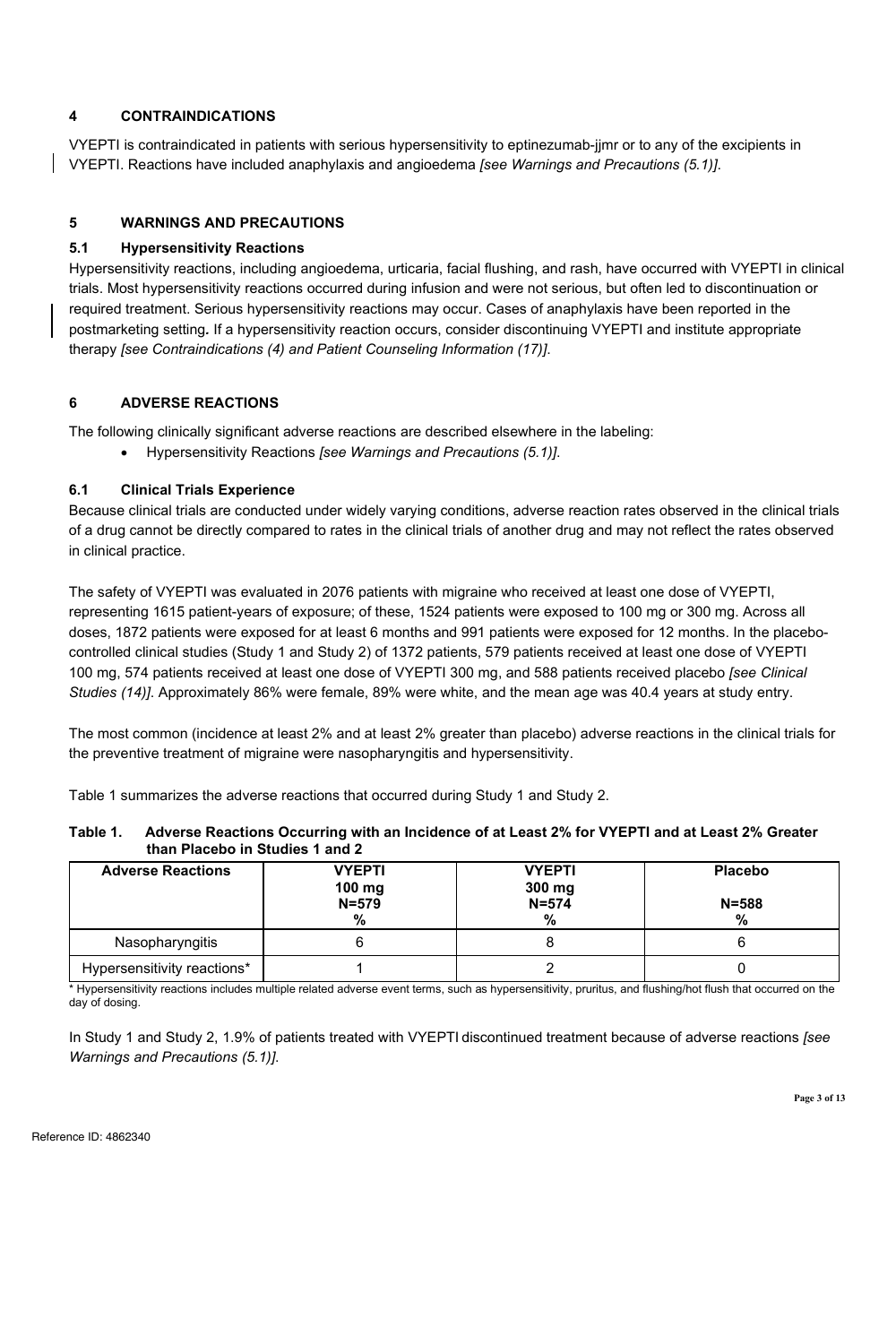#### **6.2 Immunogenicity**

As with all therapeutic proteins, there is potential for immunogenicity. The detection of antibody formation is highly dependent on the sensitivity and specificity of the assay. Additionally, the observed incidence of antibody (including neutralizing antibody) positivity in an assay may be influenced by several factors, including assay methodology, sample handling, timing of sample collection, concomitant medications, and underlying disease. For these reasons, comparison of the incidence of antibodies to eptinezumab-jjmr in the studies described below with the incidence of antibodies in other studies or to other products may be misleading.

In patients receiving VYEPTI 100 mg or 300 mg every 3 months, the incidence of anti-eptinezumab-jjmr antibody development in Study 1 (up to 56 weeks) was 20.6% (92/447), and 41.3% (38/92) of those patients developed antieptinezumab-jjmr neutralizing antibodies. In Study 2 (up to 32 weeks), the incidence of anti-eptinezumab-jjmr antibody development was 18.3% (129/706), and 34.9% (45/129) of those patients developed anti-eptinezumab-jjmr neutralizing antibodies. In an open-label study with 84 weeks of treatment, 18% (23/128) of patients developed anti-eptinezumab-jjmr antibodies, and 39% (9/23) of those patients developed anti-eptinezumab-jjmr neutralizing antibodies.

Although the results from both studies showed no clear evidence of an impact from development of anti-eptinezumab-jjmr antibodies, including neutralizing antibodies, on the safety and efficacy profiles of VYEPTI, the available data are too limited to make definitive conclusions.

#### **6.3 Postmarketing Experience**

The following adverse reactions have been identified during postapproval use of VYEPTI. Because these reactions are reported voluntarily from a population of uncertain size, it is not always possible to reliably estimate their frequency or establish a causal relationship to drug exposure.

*Immune System Disorders –* Anaphylaxis *[see Contraindications (4) and Warnings and Precautions (5.1)]*.

#### **8 USE IN SPECIFIC POPULATIONS**

#### **8.1 Pregnancy**

#### Risk Summary

There are no adequate data on developmental risks associated with the use of VYEPTI in pregnant women.

No adverse developmental effects were observed following administration of eptinezumab-jjmr to pregnant animals at doses greater than those used clinically *[see Data]*.

In the U.S. general population, the estimated background risk of major birth defects and miscarriages in clinically recognized pregnancies is 2%-4% and 15%-20%, respectively. The estimated rate of major birth defects (2.2%-2.9%) and miscarriage (17%) among deliveries to women with migraine are similar to rates reported in women without migraine.

#### Clinical Considerations

#### *Disease-Associated Maternal and/or Embryo/Fetal Risk*

Published data have suggested that women with migraine may be at increased risk of preeclampsia and gestational hypertension during pregnancy.

Data *Animal Data*

**Page 4 of 13**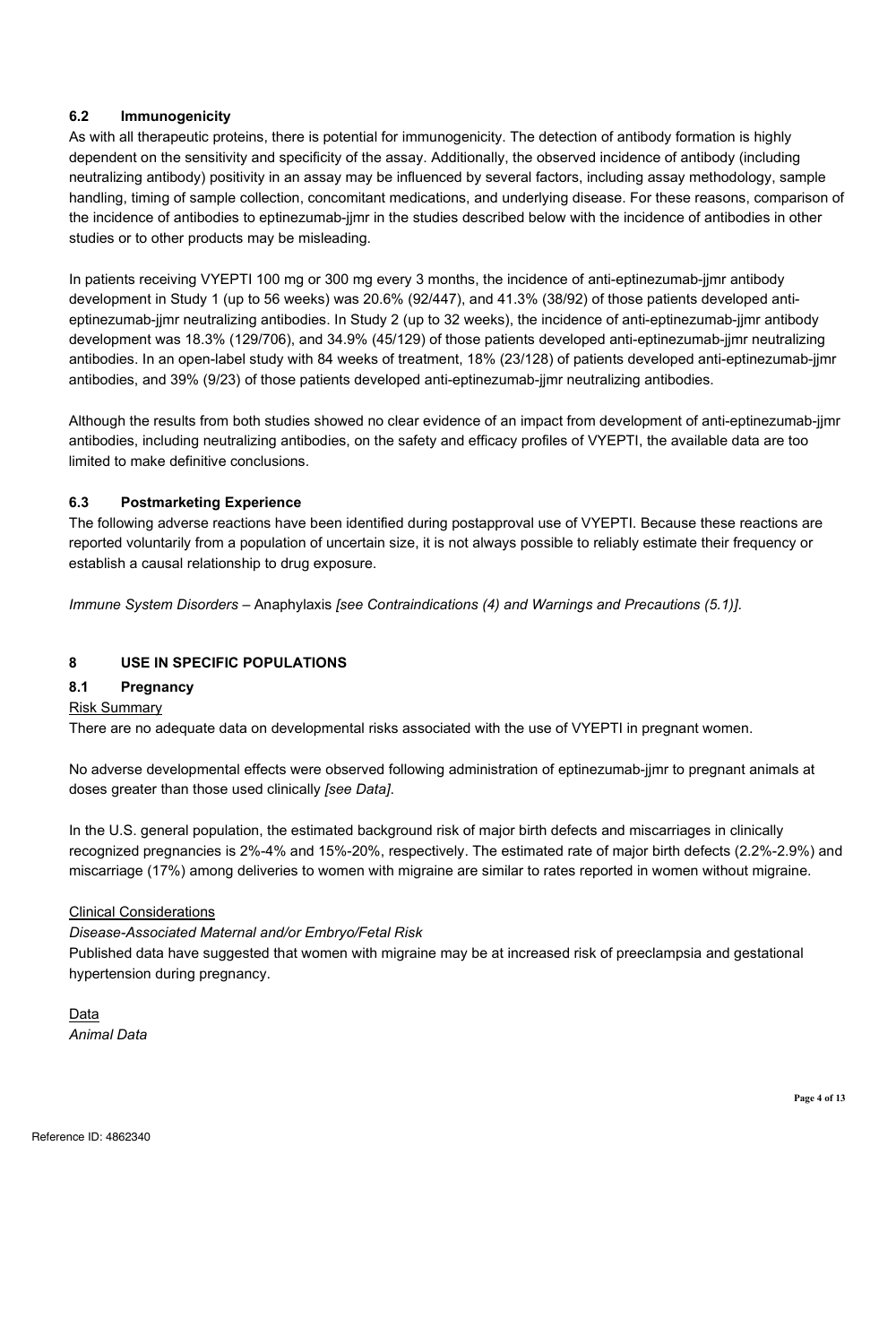When eptinezumab-jjmr (0, 75, or 150 mg/kg) was administered weekly to female rats and rabbits by intravenous injection throughout organogenesis, no adverse effects on embryofetal development were observed. The higher dose tested (150 mg/kg) is 30 times the maximum recommended human dose (MRHD) of 300 mg, on a body weight basis (mg/kg).

When eptinezumab-jjmr (0, 75, or 150 mg/kg) was administered weekly to female rats throughout pregnancy and lactation, no adverse effects on pre- and postnatal development were observed. The higher dose tested (150 mg/kg) is 30 times the MRHD, on a mg/kg basis.

#### **8.2 Lactation**

#### Risk Summary

There are no data on the presence of eptinezumab-jjmr in human milk, the effects on the breastfed infant, or the effects on milk production. The developmental and health benefits of breastfeeding should be considered along with the mother's clinical need for VYEPTI and any potential adverse effects on the breastfed infant from VYEPTI or from the underlying maternal condition.

#### **8.4 Pediatric Use**

Safety and effectiveness in pediatric patients have not been established.

#### **8.5 Geriatric Use**

Clinical studies of VYEPTI did not include sufficient numbers of patients aged 65 and over to determine whether they respond differently from younger patients.

#### **11 DESCRIPTION**

Eptinezumab-jjmr is a humanized immunoglobulin G1 (IgG1) monoclonal antibody specific for calcitonin gene-related peptide (CGRP) ligand. Eptinezumab-jjmr has an approximate molecular weight of 143 kD. Eptinezumab-jjmr is produced in *Pichia pastoris* yeast cells by recombinant DNA technology.

VYEPTI (eptinezumab-jjmr) injection is a sterile, preservative-free, clear to slightly opalescent, colorless to brownishyellow solution, for intravenous infusion. VYEPTI is supplied as a 100 mg/mL single-dose vial. Each mL contains 100 mg eptinezumab-jjmr formulated in L-histidine (1 mg), L-histidine hydrochloride monohydrate (2.8 mg), polysorbate 80 (0.15 mg), sorbitol (40.5 mg), and Water for Injection, USP, at a pH of 5.8.

#### **12 CLINICAL PHARMACOLOGY**

#### **12.1 Mechanism of Action**

Eptinezumab-jjmr is a humanized monoclonal antibody that binds to calcitonin gene-related peptide (CGRP) ligand and blocks its binding to the receptor.

#### **12.2 Pharmacodynamics**

The relationship between the pharmacodynamic activity and the mechanism(s) by which eptinezumab-jjmr exerts its clinical effects is unknown.

#### **12.3 Pharmacokinetics**

Eptinezumab-jjmr exhibits linear pharmacokinetics and exposure increases proportionally with doses from 100 mg to 300 mg after intravenous administration. Steady-state plasma concentration is attained after the first dose with a once every 3-month dosing schedule.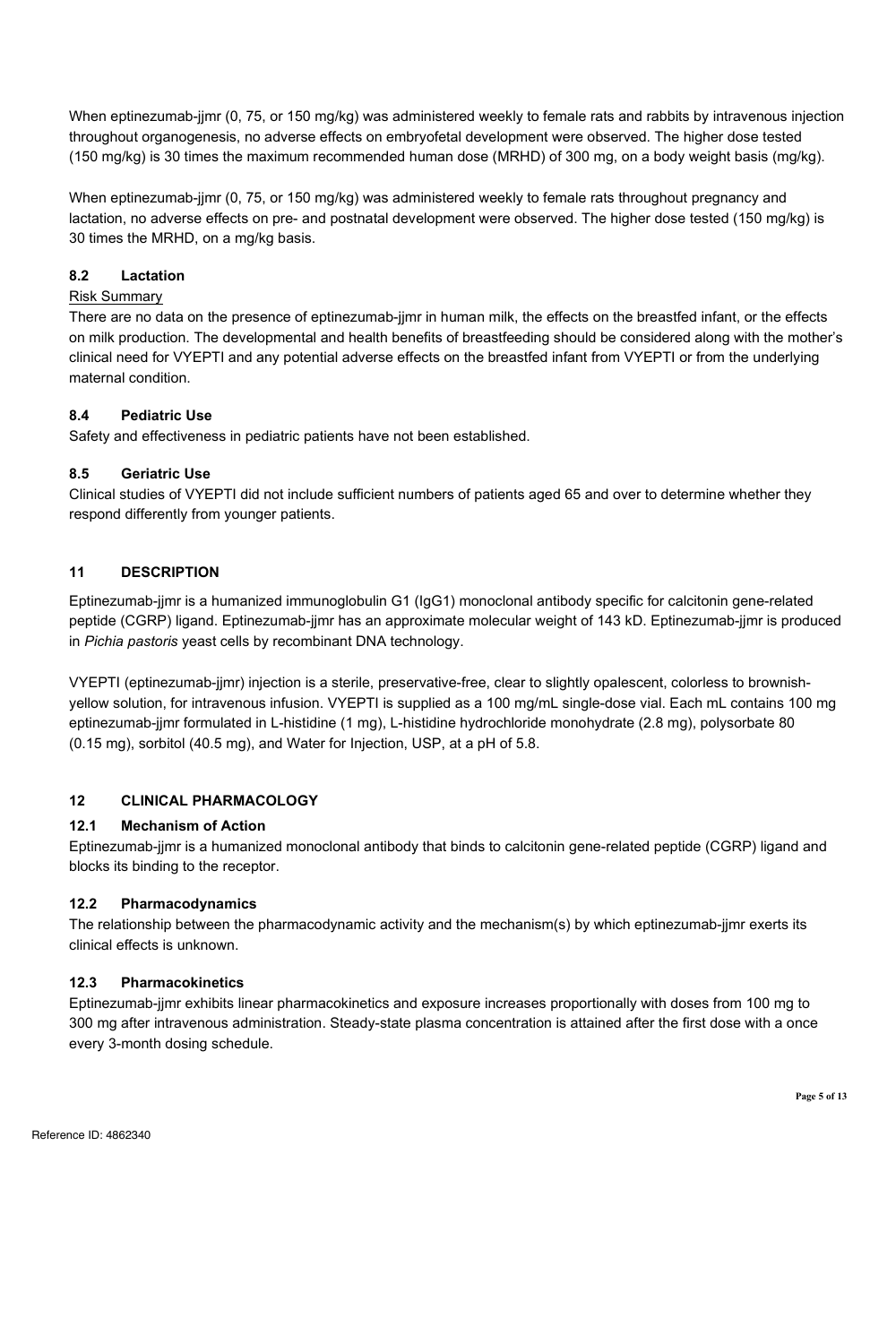#### Distribution

The central volume of distribution (Vc) for eptinezumab-jjmr is approximately 3.7 liters.

#### Metabolism & Elimination

Eptinezumab-jjmr is expected to be degraded by proteolytic enzymes into small peptides and amino acids.

The apparent clearance of eptinezumab-jjmr was 0.006 L/h, and the terminal elimination half-life was approximately 27 days.

#### **Specific Populations**

A population pharmacokinetic analysis assessing the effects of age, race, sex, and body weight did not suggest any clinically significant impact of these covariates on eptinezumab exposures.

#### *Patients with Renal or Hepatic Impairment*

No dedicated studies were conducted to assess the effects of renal or hepatic impairment on the pharmacokinetics of eptinezumab-jjmr. However, hepatic or renal impairment is not expected to affect the pharmacokinetics of eptinezumabjjmr. A population pharmacokinetic analysis of integrated data from eptinezumab-jjmr clinical studies did not reveal clinically significant impact on pharmacokinetics of patients with hepatic or renal impairment.

#### Drug Interaction Studies

#### *P450 Enzymes*

Eptinezumab-jjmr is not metabolized by cytochrome P450 enzymes; therefore, interactions with concomitant medications that are substrates, inducers, or inhibitors of cytochrome P450 enzymes are unlikely.

#### *Sumatriptan*

The co-administration of a single dose of 300 mg eptinezumab-jjmr administered as an intravenous infusion (over a period of 1 hour ± 15 min) with a single dose of 6 mg sumatriptan administered subcutaneously did not significantly influence the pharmacokinetics of eptinezumab-jjmr or sumatriptan.

#### **13 NONCLINICAL TOXICOLOGY**

#### **13.1 Carcinogenesis, Mutagenesis, Impairment of Fertility**

#### **Carcinogenesis**

The carcinogenic potential of eptinezumab-jjmr has not been assessed.

#### **Mutagenesis**

Genetic toxicology studies of eptinezumab-jjmr have not been conducted.

#### Impairment of Fertility

When eptinezumab-jjmr (0, 75, or 150 mg/kg) was administered weekly by intravenous injection to male and female rats prior to and during mating and continuing in females to gestation day 3-4, no adverse effects on fertility were observed. The higher dose tested (150 mg/kg) is 30 times the maximum recommended human dose of 300 mg, on a body weight basis (mg/kg).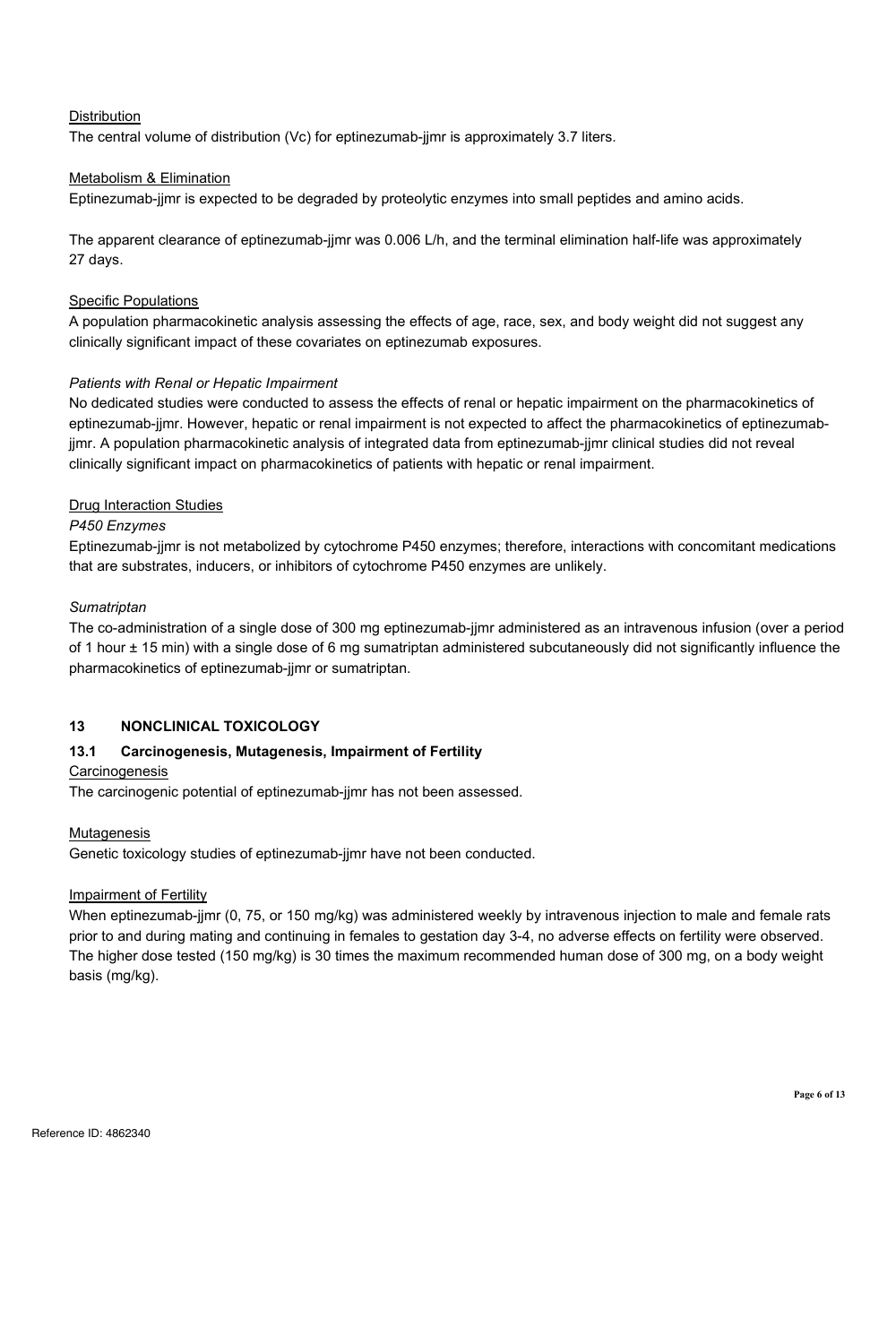#### **14 CLINICAL STUDIES**

The efficacy of VYEPTI was evaluated as a preventive treatment of episodic and chronic migraine in two randomized, multicenter, placebo-controlled studies, both with 6-month double-blind periods: one study in patients with episodic migraine (Study 1) and one study in patients with chronic migraine (Study 2). VYEPTI was administered by intravenous infusion every 3 months in both studies; however, the primary endpoint was measured at 12 weeks.

#### Study 1: Episodic Migraine

Study 1 (NCT02559895) included adults with a history of episodic migraine (4 to 14 headache days per month, of which at least 4 were migraine days). A total of 665 patients were randomized to receive placebo (N=222), 100 mg VYEPTI (N=221), or 300 mg VYEPTI (N=222) every 3 months for 12 months. Patients were allowed to use concurrent acute migraine or headache medications, including migraine-specific medications (i.e., triptans, ergotamine derivatives), during the trial.

The study excluded patients with a history of cardiovascular disease (hypertension, ischemic heart disease), neurological disease, or cerebrovascular disease.

The primary efficacy endpoint was the change from baseline in mean monthly migraine days over Months 1-3. Secondary endpoints included the percentages of patients with 50% or greater, and 75% or greater reductions from baseline in monthly migraine days over Months 1-3.

Patients had a median age of 39 years (range: 18 to 71 years), 84% were female, and 84% were white. The mean migraine frequency at baseline was approximately 8.6 migraine days per month and was similar across treatment groups.

VYEPTI treatment demonstrated statistically significant improvements compared to placebo for the primary efficacy endpoint, as shown in Table 2; secondary endpoints are also summarized in Table 2.

|                                                | <b>VYEPTI</b><br>$100 \text{ mg}$ | <b>VYEPTI</b><br>300 mg | Placebo   |
|------------------------------------------------|-----------------------------------|-------------------------|-----------|
|                                                | $N = 221$                         | $N = 222$               | $N = 222$ |
| Monthly Migraine Days (MMD) - Months 1-3       |                                   |                         |           |
| Change from baseline                           | $-3.9$                            | $-4.3$                  | $-3.2$    |
| Difference from placebo                        | $-0.7$                            | $-1.1$                  |           |
| p-value                                        | 0.018                             | < 0.001                 |           |
| ≥50% MMD responders - Months 1-3               |                                   |                         |           |
| % Responders                                   | 49.8%                             | 56.3%                   | 37.4%     |
| Difference from placebo                        | 12.4%                             | 18.9%                   |           |
| p-value                                        | $0.009*$                          | < 0.001                 |           |
| ≥75% MMD responders - Months 1-3               |                                   |                         |           |
| % Responders                                   | 22.2%                             | 29.7%                   | 16.2%     |
| Difference from placebo                        | 6.0%                              | 13.5%                   |           |
| p-value<br>新 おまい しょうしょうしょう こうけい けいしょうしょう こうだいし | $NS**$                            | < 0.001                 |           |

#### **Table 2. Efficacy Endpoint Results in Study 1**

\* Nominal statistical significance \*\* NS = Not statistically significant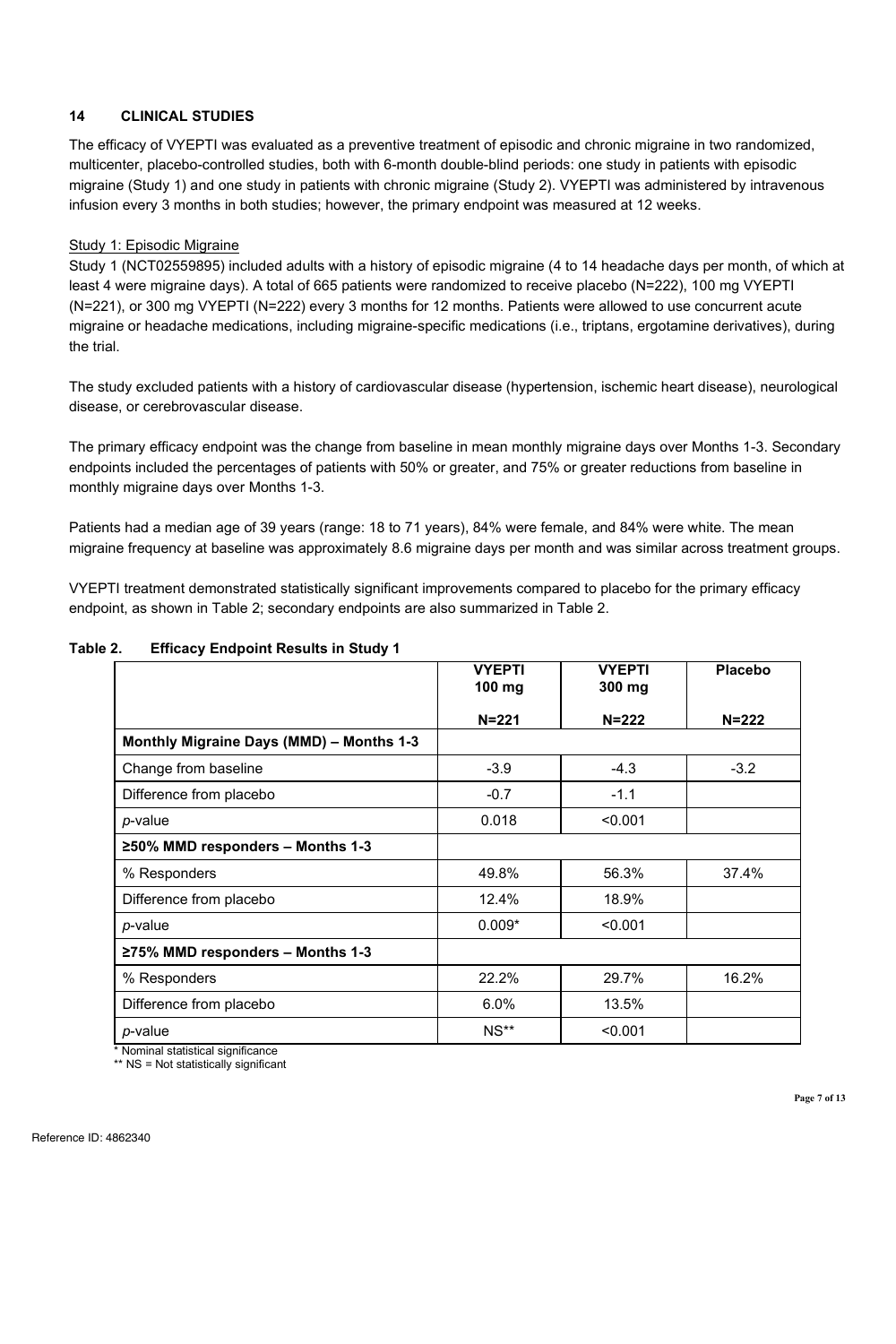Figure 1 shows the mean change from baseline in average monthly migraine days in Study 1. Patients treated with VYEPTI at both doses had greater mean decreases from baseline in mean monthly migraine days over Months 1-3 compared to placebo-treated patients.





Figure 2 shows the distribution of change from baseline in mean monthly migraine days through Month 3 by treatment group in 2-day increments.



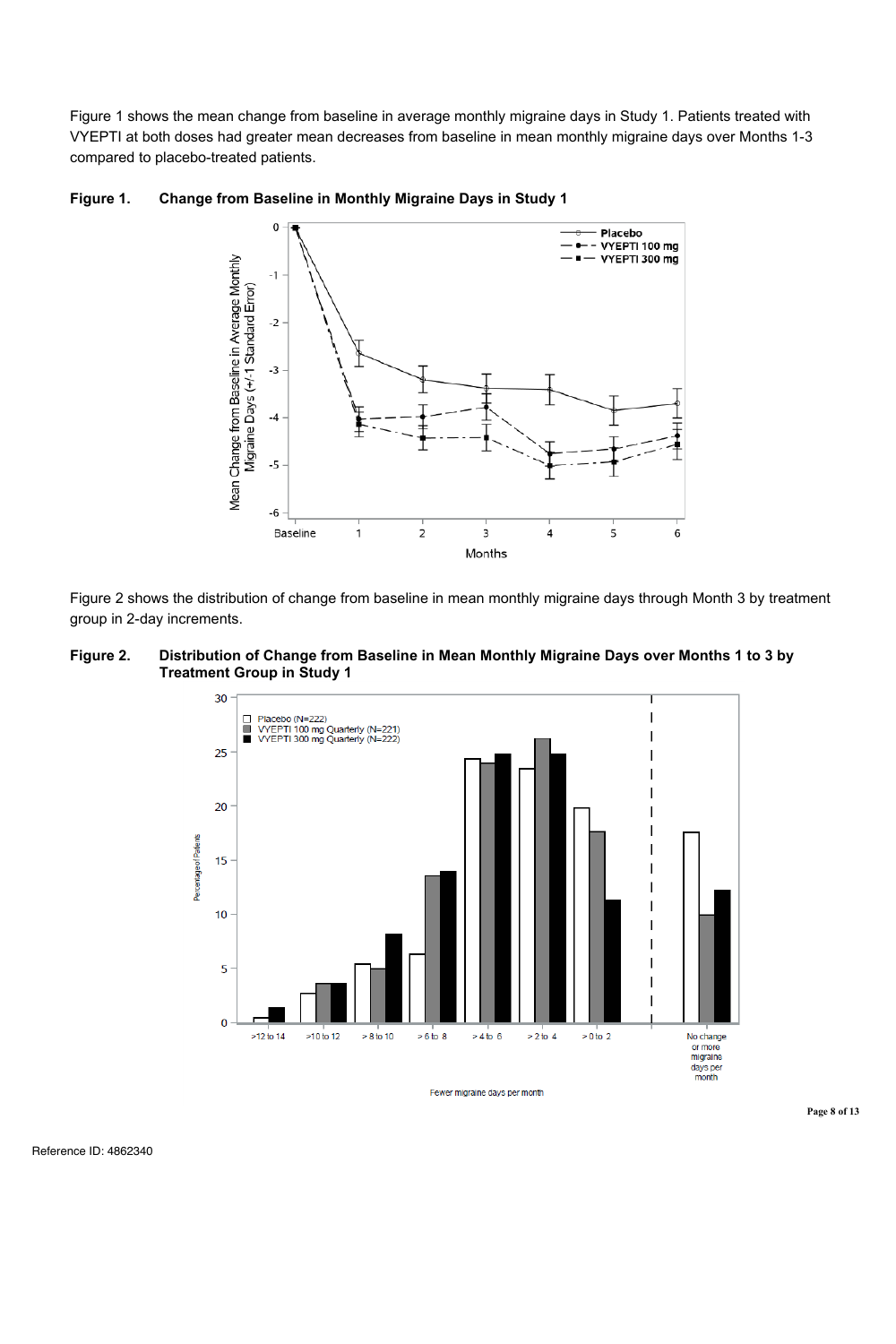Figure 3 demonstrates that greater percentages of placebo-treated patients had migraines on most days during the first 7 days of treatment compared to VYEPTI-treated patients in Study 1.





### Study 2: Chronic Migraine

Study 2 (NCT02974153) included adults with a history of chronic migraine (15 to 26 headache days per month, of which at least 8 were migraine days). A total of 1072 patients were randomized and received placebo (N=366), 100 mg VYEPTI (N=356), or 300 mg VYEPTI (N=350) every 3 months for 6 months. Patients were allowed to use and to continue an established stable regimen of acute migraine or headache preventive medication (except onabotulinumtoxinA). Patients with a dual diagnosis of chronic migraine and medication overuse headache attributable to acute medication overuse (triptans, ergotamine, or combination analgesics greater than 10 days per month) were included in the study population. Patients using opioids or butalbital-containing products greater than 4 days per month were not allowed.

The study excluded patients with a history of cardiovascular disease (hypertension, ischemic heart disease), neurological disease, or cerebrovascular disease.

The primary efficacy endpoint was the change from baseline in mean monthly migraine days over Months 1-3. Secondary endpoints included the percentages of patients with 50% or greater and 75% or greater reductions from baseline in monthly migraine days over Months 1-3.

Patients had a median age of 41 years (range: 18 to 65 years), 88% were female, and 91% were white. Forty-one percent of patients were taking concomitant preventive medication for migraine. The mean migraine frequency at baseline was approximately 16.1 migraine days per month and was similar across treatment groups.

VYEPTI treatment demonstrated statistically significant improvements compared to placebo for the primary efficacy endpoint, as shown in Table 3; secondary endpoints are also summarized in Table 3.

**Page 9 of 13**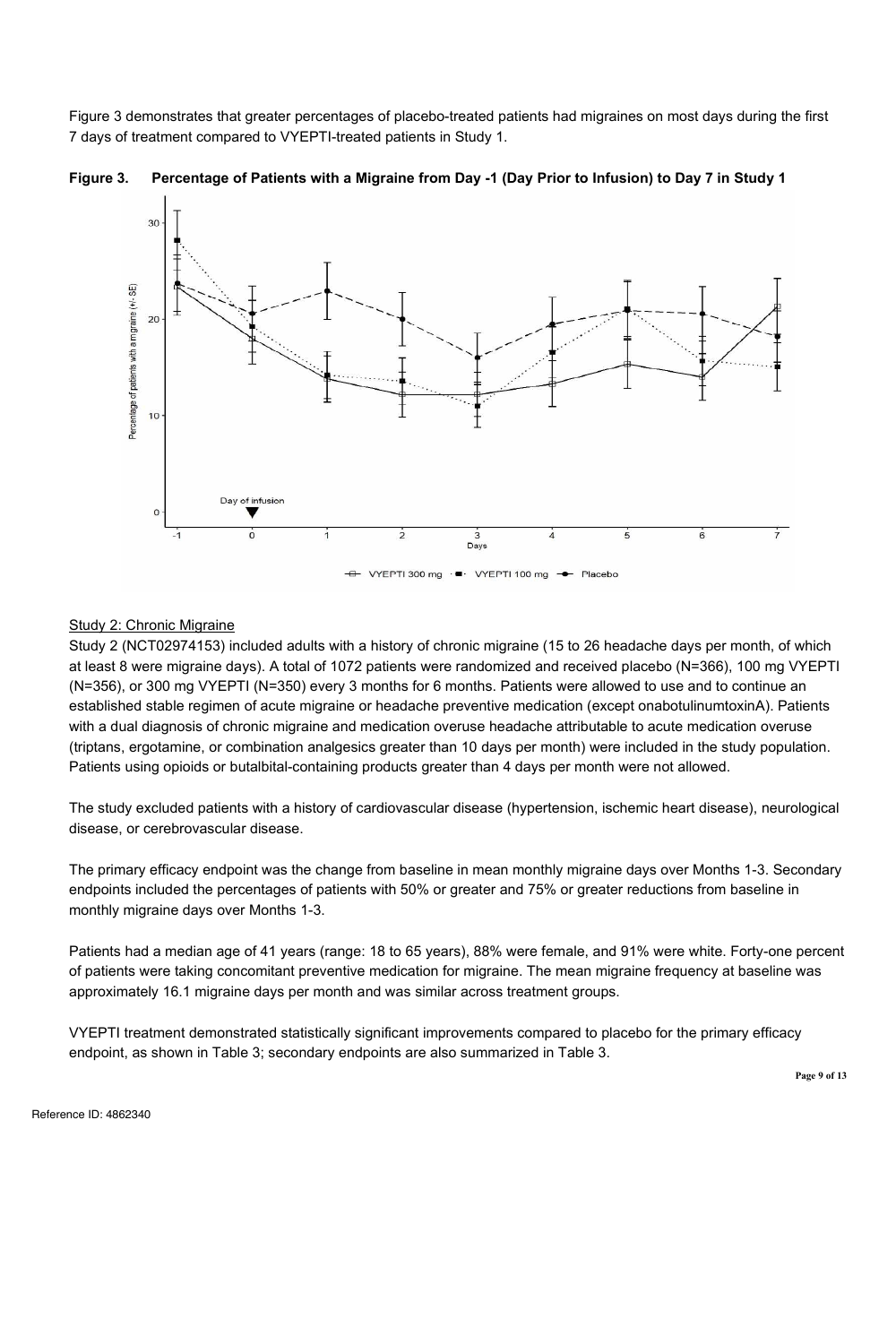#### **Figure 5. Distribution of Change from Baseline in Mean Monthly Migraine Days over Months 1-3 by Treatment Group in Study 2**



Figure 6 demonstrates that greater percentages of placebo-treated patients had migraines on individual days during the first 7 days of treatment compared to VYEPTI-treated patients in Study 2.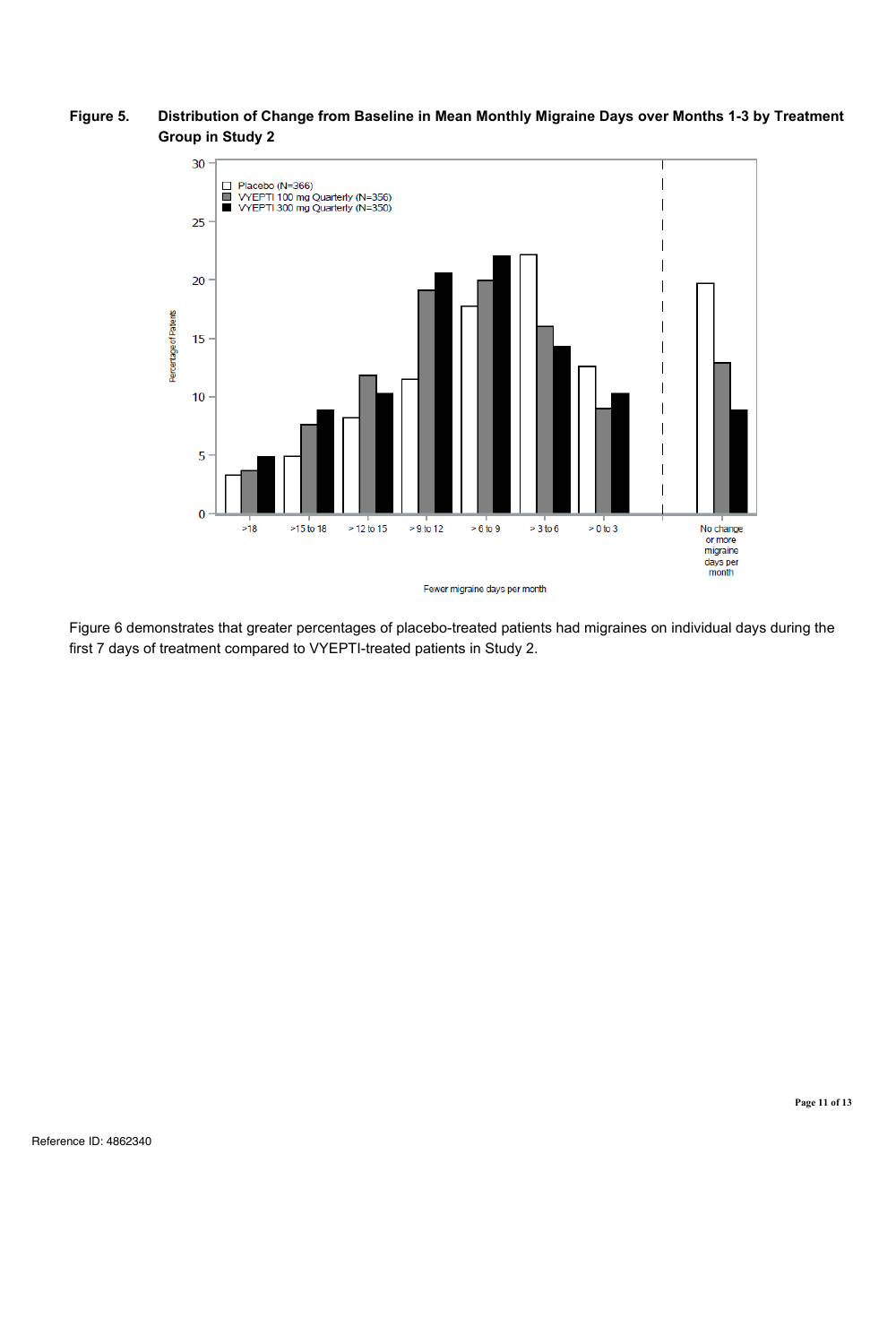#### **Figure 6. Percentage of Patients with a Migraine from Day -1 (Day Prior to Infusion) to Day 7 in Study 2**



#### **16 HOW SUPPLIED/STORAGE AND HANDLING**

#### **16.1 How Supplied**

VYEPTI (eptinezumab-jjmr) injection is a clear to slightly opalescent, colorless to brownish-yellow solution supplied as:

Carton containing one 100 mg/mL single-dose vial - NDC 67386-130-51.

#### **16.2 Storage and Handling**

Store refrigerated at 2°C to 8°C (36°F to 46°F) in the original carton to protect from light until time of use. Do not freeze or shake.

The vial stopper is not made with natural rubber latex.

#### **17 PATIENT COUNSELING INFORMATION**

Advise the patient to read the FDA-approved patient labeling (Patient Information).

#### Hypersensitivity Reactions

Inform patients about the signs and symptoms of hypersensitivity reactions and that these reactions can occur with VYEPTI. Advise patients to contact their healthcare provider immediately if signs or symptoms of hypersensitivity reactions occur *[see Warnings and Precautions (5.1)]*.

#### **Pregnancy**

Advise patients to notify their healthcare provider if they become pregnant during treatment or plan to become pregnant *[see Use in Specific Populations (8.1)]*.

**Page 12 of 13**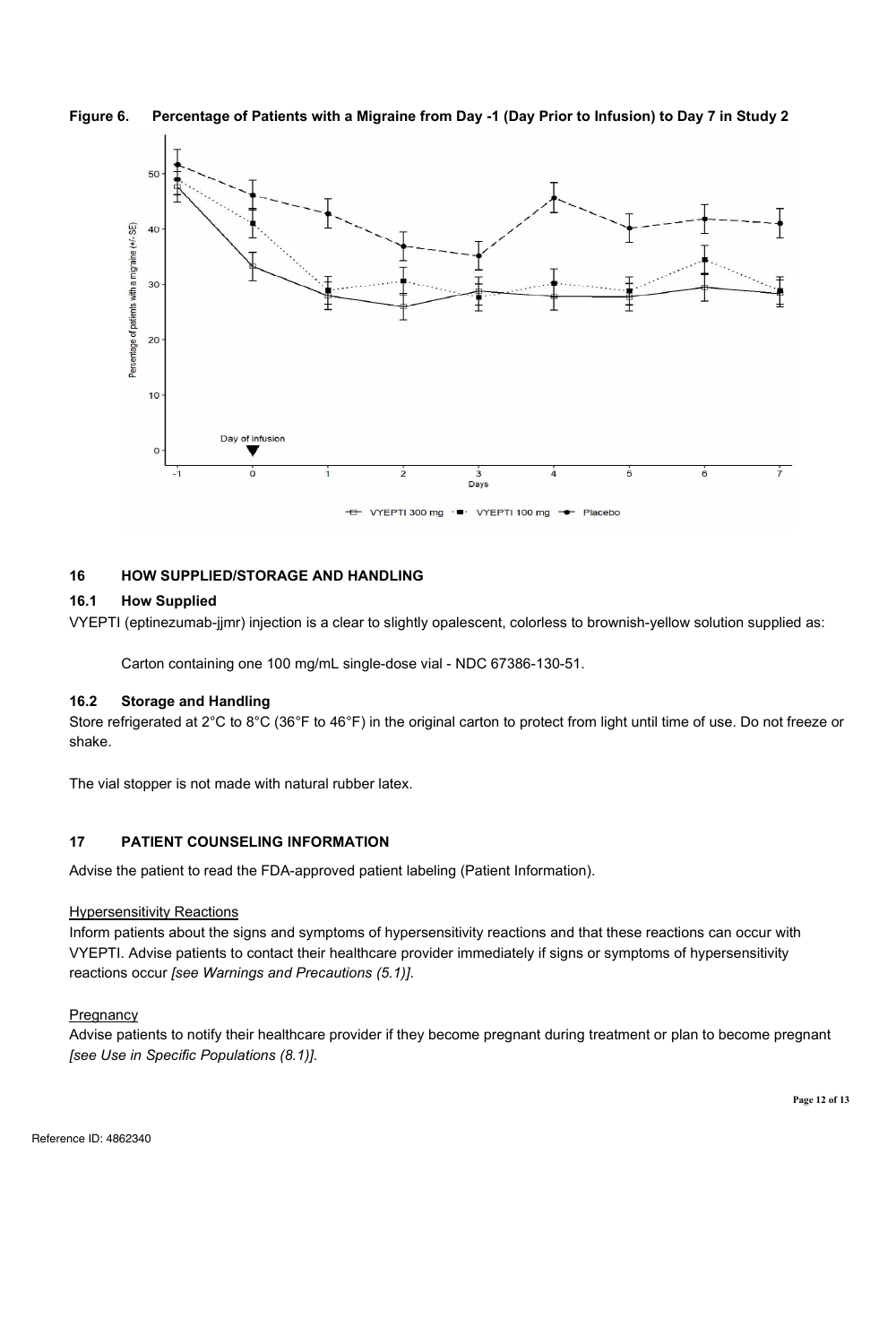### **Lactation**

Inform patients to notify their healthcare provider if they are breastfeeding or plan to breastfeed *[see Use in Specific Populations (8.2)]*.

Manufactured by: Lundbeck Seattle BioPharmaceuticals, Inc. 11804 North Creek Parkway South Bothell, WA 98011 USA U.S. License No. 2097



Vyepti is a registered trademark of Lundbeck Seattle BioPharmaceuticals, Inc.